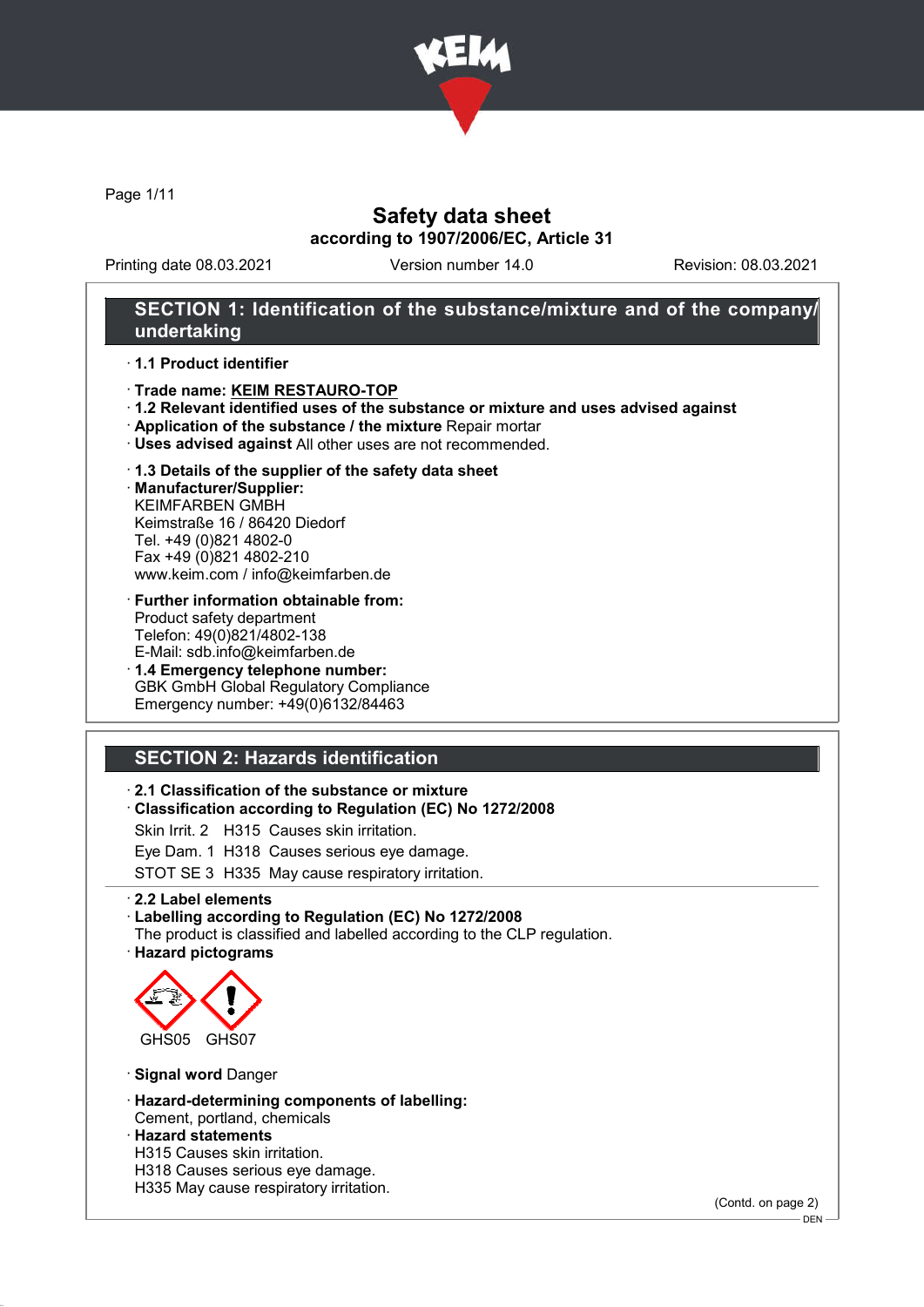

Page 2/11

# Safety data sheet according to 1907/2006/EC, Article 31

Printing date 08.03.2021 Version number 14.0 Revision: 08.03.2021

### Trade name: KEIM RESTAURO-TOP

|                             | (Contd. of page 1)                                                                               |
|-----------------------------|--------------------------------------------------------------------------------------------------|
| · Precautionary statements  |                                                                                                  |
| P <sub>280</sub>            | Wear protective gloves/protective clothing/eye protection/face protection.                       |
| P <sub>261</sub>            | Avoid breathing dust.                                                                            |
| P <sub>271</sub>            | Use only outdoors or in a well-ventilated area.                                                  |
|                             | P305+P351+P338 IF IN EYES: Rinse cautiously with water for several minutes. Remove contact       |
|                             | lenses, if present and easy to do. Continue rinsing.                                             |
| P315                        | Get immediate medical advice/attention.                                                          |
| P304+P340                   | IF INHALED: Remove person to fresh air and keep comfortable for breathing.                       |
| P302+P352                   | IF ON SKIN: Wash with plenty of soap and water.                                                  |
| P362                        | Take off contaminated clothing.                                                                  |
| P332+P313                   | If skin irritation occurs: Get medical advice/attention.                                         |
| 2.3 Other hazards           |                                                                                                  |
|                             | This Product contains cement. Cement produces an alkaline reaction with moisture or water. Avoid |
|                             | contact with eyes and prolonged skin contact.                                                    |
|                             | · Results of PBT and vPvB assessment                                                             |
| $\cdot$ PBT: Not applicable |                                                                                                  |
| · vPvB: Not applicable      |                                                                                                  |

### SECTION 3: Composition/information on ingredients

· 3.2 Mixtures

· Description: Preparation of cement, inorganic fillers and pigments

| · Dangerous components:    |                                                                                                  |             |
|----------------------------|--------------------------------------------------------------------------------------------------|-------------|
| CAS: 65997-15-1            | Cement, portland, chemicals                                                                      | $10 - 25%$  |
| EINECS: 266-043-4          | Eye Dam. 1, H318; $\Diamond$ Skin Irrit. 2, H315; STOT SE<br>3. H <sub>335</sub>                 |             |
| CAS: 1314-98-3             | zinc sulphide                                                                                    | $2.5 - 10%$ |
| EINECS: 215-251-3          | substance with a Community workplace exposure limit                                              |             |
| Reg.nr.: 01-2119475779-15- |                                                                                                  |             |
| <b>XXXX</b>                |                                                                                                  |             |
|                            | $\cdot$ Additional information: For the wording of the listed hazard phrases refer to section 16 |             |

· Additional information: For the wording of the listed hazard phrases refer to section 16.

# SECTION 4: First aid measures

### · 4.1 Description of first aid measures

- · General information: When seeing the doctor we suggest to present this safety data sheet.
- · After inhalation: Supply fresh air; consult doctor in case of complaints.
- · After skin contact:

Immediately wash with water and soap and rinse thoroughly.

Do not use solvents or thinners. If skin irritation continues, consult a doctor.

- 
- · After eye contact:

Rinse opened eye for several minutes under running water. Then consult a doctor.

After swallowing:

Rinse mouth and throat well with water.

(Contd. on page 3)

DEN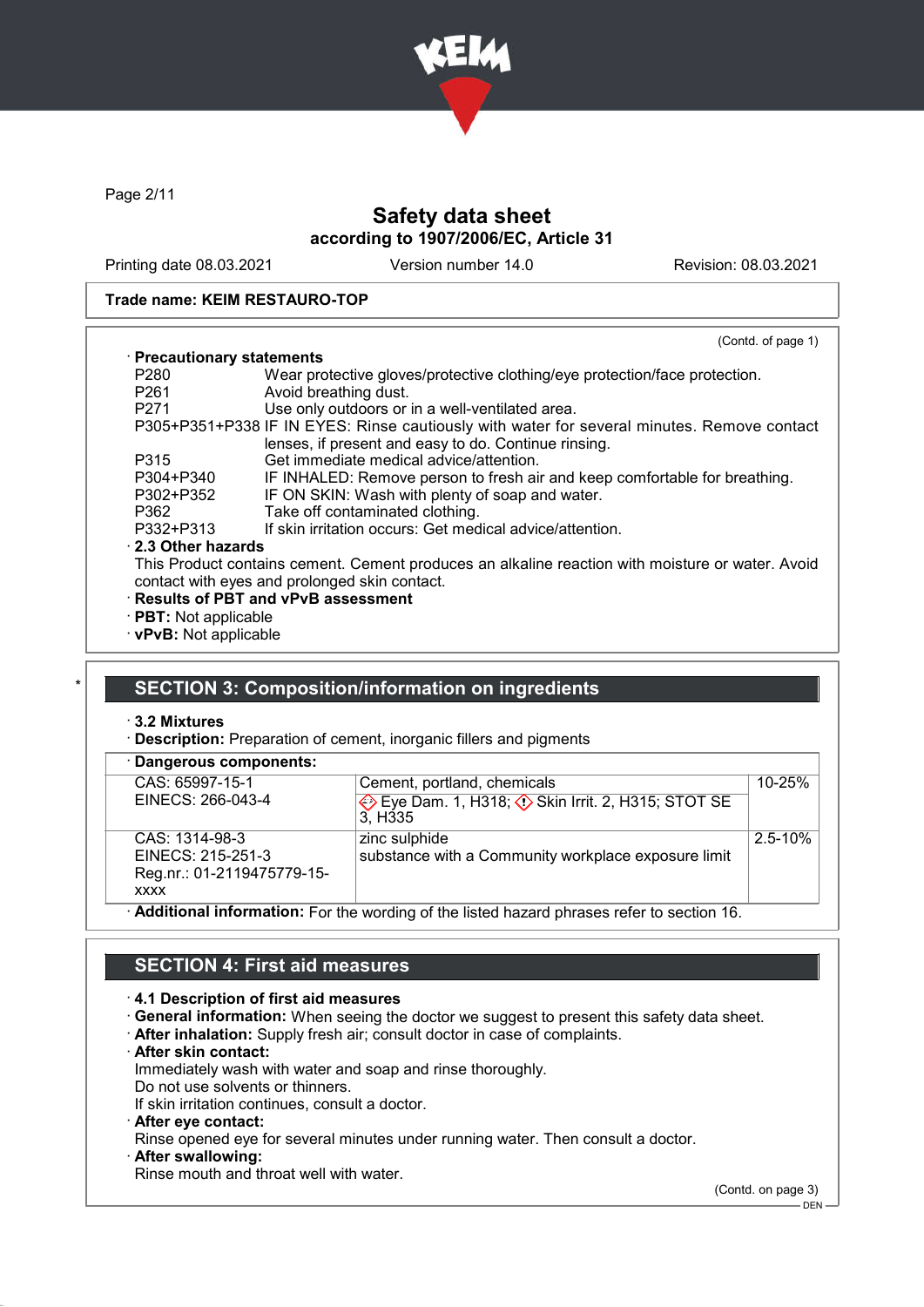

Page 3/11

### Safety data sheet according to 1907/2006/EC, Article 31

Printing date 08.03.2021 Version number 14.0 Revision: 08.03.2021

### Trade name: KEIM RESTAURO-TOP

Do not induce vomiting; call for medical help immediately.

(Contd. of page 2)

- · 4.2 Most important symptoms and effects, both acute and delayed
- No further relevant information available.
- · 4.3 Indication of any immediate medical attention and special treatment needed No further relevant information available.

### SECTION 5: Firefighting measures

- · 5.1 Extinguishing media
- · Suitable extinguishing agents:
- Product itself does not burn. Co-ordinate fire-fighting measures to the fire surroundings.
- · 5.2 Special hazards arising from the substance or mixture
- No further relevant information available.
- · 5.3 Advice for firefighters
- · Specila protective equipment: Wear self-contained respiratory protective device.
- · Additional information
- Dispose of fire debris and contaminated fire fighting water in accordance with official regulations. In case of fire do not breathe smoke, fumes and vapours.

# SECTION 6: Accidental release measures

| $\cdot$ 6.1 Personal precautions, protective equipment and emergency procedures<br>Avoid contact with skin and eyes.<br>Avoid formation of dust. |
|--------------------------------------------------------------------------------------------------------------------------------------------------|
| Use respiratory protective device against the effects of fumes/dust/aerosol.                                                                     |
| Respect the protection rules (see section 7 a. 8).                                                                                               |
| Product forms slippery surface when combined with water.                                                                                         |
| 6.2 Environmental precautions:                                                                                                                   |
| Do not allow product to reach soil, sewage system or any water course.                                                                           |
| Follow local governmental rules and regulations.                                                                                                 |
| 6.3 Methods and material for containment and cleaning up:                                                                                        |
| Close drainages (risk of blocking)                                                                                                               |
| Danger of slipping!                                                                                                                              |
| Avoid formation of dust.                                                                                                                         |
| Ensure adequate ventilation.                                                                                                                     |
| Pick up mechanically.                                                                                                                            |
| Dispose of the material collected according to regulations.                                                                                      |
| Clear contaminated areas thoroughly.                                                                                                             |
| 6.4 Reference to other sections                                                                                                                  |
| See Section 7 for information on safe handling.                                                                                                  |
| See Section 8 for information on personal protection equipment.                                                                                  |
| See Section 13 for disposal information.                                                                                                         |

(Contd. on page 4)

DEN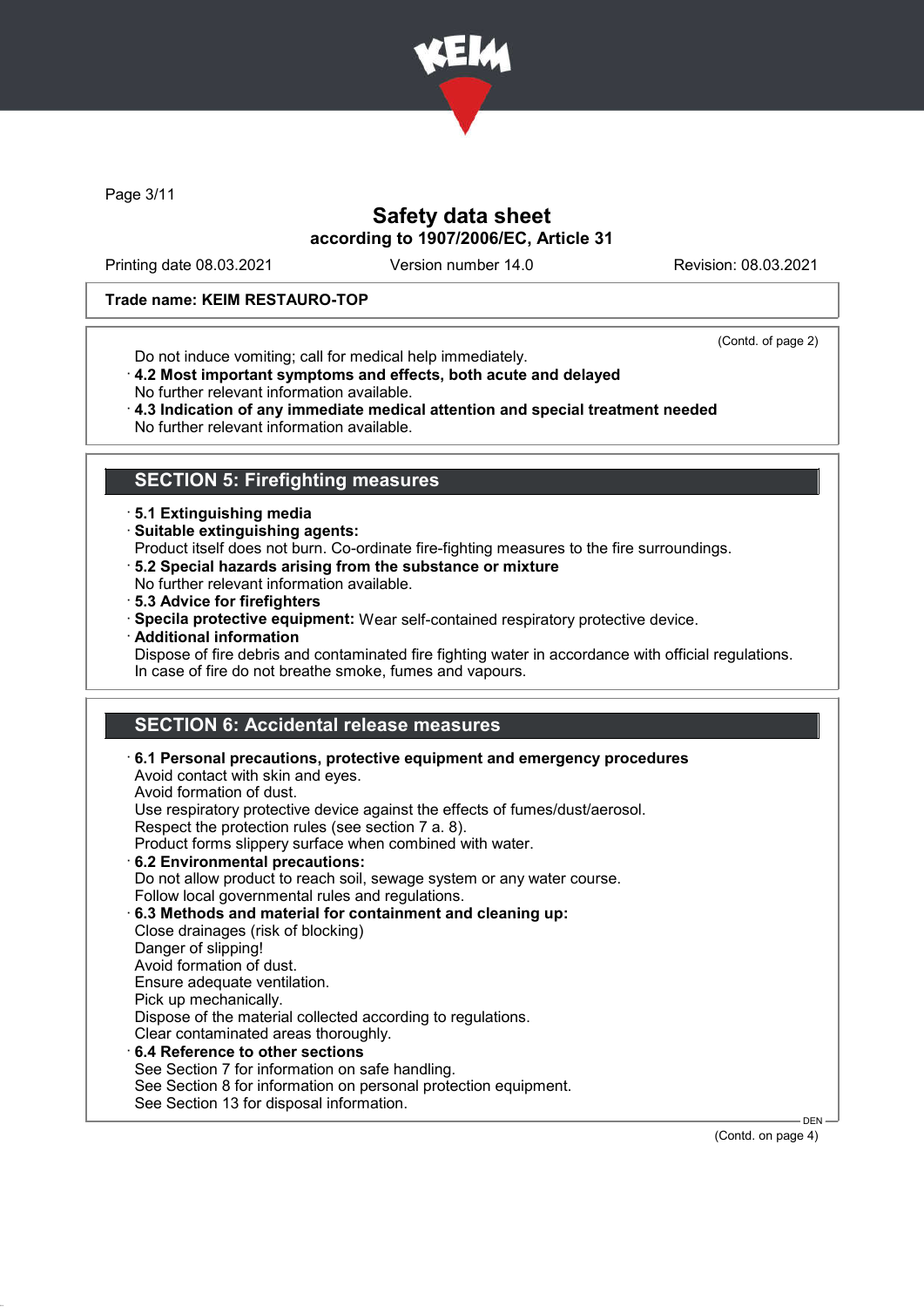

Page 4/11

# Safety data sheet according to 1907/2006/EC, Article 31

Printing date 08.03.2021 Version number 14.0 Revision: 08.03.2021

### Trade name: KEIM RESTAURO-TOP

(Contd. of page 3)

|            | <b>SECTION 7: Handling and storage</b>                                                                                                                                                                                                                                                                                                                                                                                                                                                                                                                                                                                                                                      |
|------------|-----------------------------------------------------------------------------------------------------------------------------------------------------------------------------------------------------------------------------------------------------------------------------------------------------------------------------------------------------------------------------------------------------------------------------------------------------------------------------------------------------------------------------------------------------------------------------------------------------------------------------------------------------------------------------|
|            | 7.1 Precautions for safe handling<br>Avoid contact with skin and eyes.<br>Keep receptacles tightly sealed.<br>Prevent formation of dust.<br>Ensure good ventilation/exhaustion at the workplace.<br>Any unavoidable deposit of dust must be regularly removed.<br>See item 8 (8.2) for information about suitable protective equipment and technical precautions.<br>Respect the protection rules.<br>Information about fire - and explosion protection:<br>The product is not flammable.<br>No special measures required.                                                                                                                                                  |
| · Storage: | · 7.2 Conditions for safe storage, including any incompatibilities<br>Requirements to be met by storerooms and receptacles:<br>Keep in the original containers in a cool and dry place.<br>Store only in unopened original receptacles.<br>· Information about storage in one common storage facility: Do not store together with acids.<br>· Further information about storage conditions:<br>Store in dry conditions.<br>Protect from humidity and water.<br>Avoid dust formations and deposits.<br>Keep container tightly sealed.<br>Protect from heat and direct sunlight.<br>Storage class: 13<br>· 7.3 Specific end use(s) No further relevant information available. |
|            |                                                                                                                                                                                                                                                                                                                                                                                                                                                                                                                                                                                                                                                                             |
|            | <b>SECTION 8: Exposure controls/personal protection</b>                                                                                                                                                                                                                                                                                                                                                                                                                                                                                                                                                                                                                     |
|            | 8.1 Control parameters                                                                                                                                                                                                                                                                                                                                                                                                                                                                                                                                                                                                                                                      |
|            | Ingredients with limit values that require monitoring at the workplace:                                                                                                                                                                                                                                                                                                                                                                                                                                                                                                                                                                                                     |
|            | 14808-60-7 Quartz (SiO2)                                                                                                                                                                                                                                                                                                                                                                                                                                                                                                                                                                                                                                                    |
|            | MAK (Germany) alveolengängige Fraktion                                                                                                                                                                                                                                                                                                                                                                                                                                                                                                                                                                                                                                      |
|            | CEOOZ 45.4 Computer portland phomicals                                                                                                                                                                                                                                                                                                                                                                                                                                                                                                                                                                                                                                      |

### 65997-15-1 Cement, portland, chemicals

AGW (Germany) Long-term value: 5 E mg/m<sup>3</sup> DFG

# 1314-98-3 zinc sulphide

MAK (Germany) <code>|Long-term</code> value: 0.1A\* 2E\*\* mg/m $^{\rm 3}$ \*alveolengängig; \*\*einatembar

Additional information: The lists valid during the making were used as basis.

(Contd. on page 5)

DEN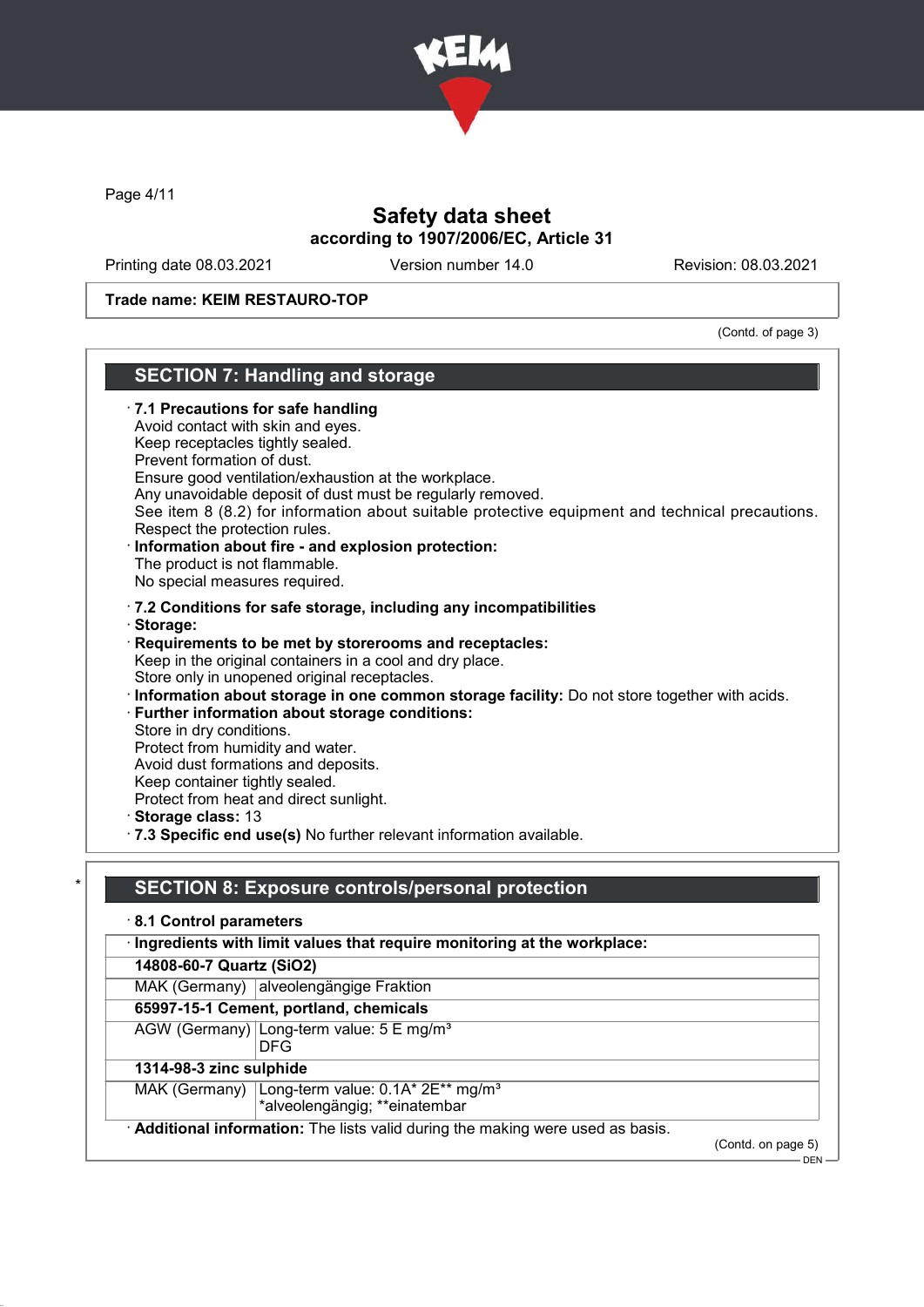

Page 5/11

# Safety data sheet according to 1907/2006/EC, Article 31

Printing date 08.03.2021 Version number 14.0 Revision: 08.03.2021

### Trade name: KEIM RESTAURO-TOP

| 8.2 Exposure controls<br>· Individual protection measures, such as personal protective equipment<br>· General protective and hygienic measures:<br>Vacuum clean contaminated clothing. Do not blow or brush off contamination.<br>Avoid contact with the eyes and skin.<br>Do not inhale dust / smoke / mist.<br>Wash hands before breaks and at the end of work.<br>Immediately remove all soiled and contaminated clothing.<br>· Respiratory protection:<br>In a dusty environment wear suitable facemask.<br>Filter: FFP2<br>· Hand protection<br>Protective gloves<br>Alkaline resistant gloves<br>· Material of gloves<br>suitable material e.g.:<br>Nitrile impregnated cotton-gloves<br>Recommended thickness of the material: $\geq 0.5$ mm<br>The selection of the suitable gloves does not only depend on the material, but also on further marks<br>of quality and varies from manufacturer to manufacturer. As the product is a preparation of several<br>substances, the resistance of the glove material can not be calculated in advance and has therefore<br>to be checked prior to the application.<br>· Penetration time of glove material<br>Value for the permeation: level $\geq 6$ (480 min)<br>The determined penetration times according to EN 16523-1:2015 are not performed under practical<br>conditions. Therefore a maximum wearing time, which corresponds to 50% of the penetration time,<br>is recommended.<br>The exact break trough time has to be found out by the manufacturer of the protective gloves and<br>has to be observed.<br><b>Eye/face protection</b><br>In a dusty environment wear protective goggles.<br>Tightly sealed goggles<br>· Body protection:<br>Protective work clothing<br>After contact with skin wash thoroughly with water and apply lotion.<br><b>Environmental exposure controls</b><br>See Section 12 and 6.2<br>No further relevant information available. | (Contd. of page 4) |
|-------------------------------------------------------------------------------------------------------------------------------------------------------------------------------------------------------------------------------------------------------------------------------------------------------------------------------------------------------------------------------------------------------------------------------------------------------------------------------------------------------------------------------------------------------------------------------------------------------------------------------------------------------------------------------------------------------------------------------------------------------------------------------------------------------------------------------------------------------------------------------------------------------------------------------------------------------------------------------------------------------------------------------------------------------------------------------------------------------------------------------------------------------------------------------------------------------------------------------------------------------------------------------------------------------------------------------------------------------------------------------------------------------------------------------------------------------------------------------------------------------------------------------------------------------------------------------------------------------------------------------------------------------------------------------------------------------------------------------------------------------------------------------------------------------------------------------------------------------------------------------------------------------------------------------|--------------------|
|                                                                                                                                                                                                                                                                                                                                                                                                                                                                                                                                                                                                                                                                                                                                                                                                                                                                                                                                                                                                                                                                                                                                                                                                                                                                                                                                                                                                                                                                                                                                                                                                                                                                                                                                                                                                                                                                                                                               |                    |
|                                                                                                                                                                                                                                                                                                                                                                                                                                                                                                                                                                                                                                                                                                                                                                                                                                                                                                                                                                                                                                                                                                                                                                                                                                                                                                                                                                                                                                                                                                                                                                                                                                                                                                                                                                                                                                                                                                                               |                    |
|                                                                                                                                                                                                                                                                                                                                                                                                                                                                                                                                                                                                                                                                                                                                                                                                                                                                                                                                                                                                                                                                                                                                                                                                                                                                                                                                                                                                                                                                                                                                                                                                                                                                                                                                                                                                                                                                                                                               |                    |
|                                                                                                                                                                                                                                                                                                                                                                                                                                                                                                                                                                                                                                                                                                                                                                                                                                                                                                                                                                                                                                                                                                                                                                                                                                                                                                                                                                                                                                                                                                                                                                                                                                                                                                                                                                                                                                                                                                                               |                    |
|                                                                                                                                                                                                                                                                                                                                                                                                                                                                                                                                                                                                                                                                                                                                                                                                                                                                                                                                                                                                                                                                                                                                                                                                                                                                                                                                                                                                                                                                                                                                                                                                                                                                                                                                                                                                                                                                                                                               |                    |
|                                                                                                                                                                                                                                                                                                                                                                                                                                                                                                                                                                                                                                                                                                                                                                                                                                                                                                                                                                                                                                                                                                                                                                                                                                                                                                                                                                                                                                                                                                                                                                                                                                                                                                                                                                                                                                                                                                                               |                    |
|                                                                                                                                                                                                                                                                                                                                                                                                                                                                                                                                                                                                                                                                                                                                                                                                                                                                                                                                                                                                                                                                                                                                                                                                                                                                                                                                                                                                                                                                                                                                                                                                                                                                                                                                                                                                                                                                                                                               |                    |
|                                                                                                                                                                                                                                                                                                                                                                                                                                                                                                                                                                                                                                                                                                                                                                                                                                                                                                                                                                                                                                                                                                                                                                                                                                                                                                                                                                                                                                                                                                                                                                                                                                                                                                                                                                                                                                                                                                                               |                    |
|                                                                                                                                                                                                                                                                                                                                                                                                                                                                                                                                                                                                                                                                                                                                                                                                                                                                                                                                                                                                                                                                                                                                                                                                                                                                                                                                                                                                                                                                                                                                                                                                                                                                                                                                                                                                                                                                                                                               |                    |
|                                                                                                                                                                                                                                                                                                                                                                                                                                                                                                                                                                                                                                                                                                                                                                                                                                                                                                                                                                                                                                                                                                                                                                                                                                                                                                                                                                                                                                                                                                                                                                                                                                                                                                                                                                                                                                                                                                                               |                    |
|                                                                                                                                                                                                                                                                                                                                                                                                                                                                                                                                                                                                                                                                                                                                                                                                                                                                                                                                                                                                                                                                                                                                                                                                                                                                                                                                                                                                                                                                                                                                                                                                                                                                                                                                                                                                                                                                                                                               |                    |
|                                                                                                                                                                                                                                                                                                                                                                                                                                                                                                                                                                                                                                                                                                                                                                                                                                                                                                                                                                                                                                                                                                                                                                                                                                                                                                                                                                                                                                                                                                                                                                                                                                                                                                                                                                                                                                                                                                                               |                    |
|                                                                                                                                                                                                                                                                                                                                                                                                                                                                                                                                                                                                                                                                                                                                                                                                                                                                                                                                                                                                                                                                                                                                                                                                                                                                                                                                                                                                                                                                                                                                                                                                                                                                                                                                                                                                                                                                                                                               |                    |
|                                                                                                                                                                                                                                                                                                                                                                                                                                                                                                                                                                                                                                                                                                                                                                                                                                                                                                                                                                                                                                                                                                                                                                                                                                                                                                                                                                                                                                                                                                                                                                                                                                                                                                                                                                                                                                                                                                                               |                    |
|                                                                                                                                                                                                                                                                                                                                                                                                                                                                                                                                                                                                                                                                                                                                                                                                                                                                                                                                                                                                                                                                                                                                                                                                                                                                                                                                                                                                                                                                                                                                                                                                                                                                                                                                                                                                                                                                                                                               |                    |
|                                                                                                                                                                                                                                                                                                                                                                                                                                                                                                                                                                                                                                                                                                                                                                                                                                                                                                                                                                                                                                                                                                                                                                                                                                                                                                                                                                                                                                                                                                                                                                                                                                                                                                                                                                                                                                                                                                                               |                    |
|                                                                                                                                                                                                                                                                                                                                                                                                                                                                                                                                                                                                                                                                                                                                                                                                                                                                                                                                                                                                                                                                                                                                                                                                                                                                                                                                                                                                                                                                                                                                                                                                                                                                                                                                                                                                                                                                                                                               |                    |
|                                                                                                                                                                                                                                                                                                                                                                                                                                                                                                                                                                                                                                                                                                                                                                                                                                                                                                                                                                                                                                                                                                                                                                                                                                                                                                                                                                                                                                                                                                                                                                                                                                                                                                                                                                                                                                                                                                                               |                    |
|                                                                                                                                                                                                                                                                                                                                                                                                                                                                                                                                                                                                                                                                                                                                                                                                                                                                                                                                                                                                                                                                                                                                                                                                                                                                                                                                                                                                                                                                                                                                                                                                                                                                                                                                                                                                                                                                                                                               |                    |
|                                                                                                                                                                                                                                                                                                                                                                                                                                                                                                                                                                                                                                                                                                                                                                                                                                                                                                                                                                                                                                                                                                                                                                                                                                                                                                                                                                                                                                                                                                                                                                                                                                                                                                                                                                                                                                                                                                                               |                    |
|                                                                                                                                                                                                                                                                                                                                                                                                                                                                                                                                                                                                                                                                                                                                                                                                                                                                                                                                                                                                                                                                                                                                                                                                                                                                                                                                                                                                                                                                                                                                                                                                                                                                                                                                                                                                                                                                                                                               |                    |
|                                                                                                                                                                                                                                                                                                                                                                                                                                                                                                                                                                                                                                                                                                                                                                                                                                                                                                                                                                                                                                                                                                                                                                                                                                                                                                                                                                                                                                                                                                                                                                                                                                                                                                                                                                                                                                                                                                                               |                    |
|                                                                                                                                                                                                                                                                                                                                                                                                                                                                                                                                                                                                                                                                                                                                                                                                                                                                                                                                                                                                                                                                                                                                                                                                                                                                                                                                                                                                                                                                                                                                                                                                                                                                                                                                                                                                                                                                                                                               |                    |
|                                                                                                                                                                                                                                                                                                                                                                                                                                                                                                                                                                                                                                                                                                                                                                                                                                                                                                                                                                                                                                                                                                                                                                                                                                                                                                                                                                                                                                                                                                                                                                                                                                                                                                                                                                                                                                                                                                                               |                    |
|                                                                                                                                                                                                                                                                                                                                                                                                                                                                                                                                                                                                                                                                                                                                                                                                                                                                                                                                                                                                                                                                                                                                                                                                                                                                                                                                                                                                                                                                                                                                                                                                                                                                                                                                                                                                                                                                                                                               |                    |
|                                                                                                                                                                                                                                                                                                                                                                                                                                                                                                                                                                                                                                                                                                                                                                                                                                                                                                                                                                                                                                                                                                                                                                                                                                                                                                                                                                                                                                                                                                                                                                                                                                                                                                                                                                                                                                                                                                                               |                    |
|                                                                                                                                                                                                                                                                                                                                                                                                                                                                                                                                                                                                                                                                                                                                                                                                                                                                                                                                                                                                                                                                                                                                                                                                                                                                                                                                                                                                                                                                                                                                                                                                                                                                                                                                                                                                                                                                                                                               |                    |
|                                                                                                                                                                                                                                                                                                                                                                                                                                                                                                                                                                                                                                                                                                                                                                                                                                                                                                                                                                                                                                                                                                                                                                                                                                                                                                                                                                                                                                                                                                                                                                                                                                                                                                                                                                                                                                                                                                                               |                    |
|                                                                                                                                                                                                                                                                                                                                                                                                                                                                                                                                                                                                                                                                                                                                                                                                                                                                                                                                                                                                                                                                                                                                                                                                                                                                                                                                                                                                                                                                                                                                                                                                                                                                                                                                                                                                                                                                                                                               |                    |
|                                                                                                                                                                                                                                                                                                                                                                                                                                                                                                                                                                                                                                                                                                                                                                                                                                                                                                                                                                                                                                                                                                                                                                                                                                                                                                                                                                                                                                                                                                                                                                                                                                                                                                                                                                                                                                                                                                                               |                    |
|                                                                                                                                                                                                                                                                                                                                                                                                                                                                                                                                                                                                                                                                                                                                                                                                                                                                                                                                                                                                                                                                                                                                                                                                                                                                                                                                                                                                                                                                                                                                                                                                                                                                                                                                                                                                                                                                                                                               |                    |
|                                                                                                                                                                                                                                                                                                                                                                                                                                                                                                                                                                                                                                                                                                                                                                                                                                                                                                                                                                                                                                                                                                                                                                                                                                                                                                                                                                                                                                                                                                                                                                                                                                                                                                                                                                                                                                                                                                                               |                    |
|                                                                                                                                                                                                                                                                                                                                                                                                                                                                                                                                                                                                                                                                                                                                                                                                                                                                                                                                                                                                                                                                                                                                                                                                                                                                                                                                                                                                                                                                                                                                                                                                                                                                                                                                                                                                                                                                                                                               |                    |
|                                                                                                                                                                                                                                                                                                                                                                                                                                                                                                                                                                                                                                                                                                                                                                                                                                                                                                                                                                                                                                                                                                                                                                                                                                                                                                                                                                                                                                                                                                                                                                                                                                                                                                                                                                                                                                                                                                                               |                    |
|                                                                                                                                                                                                                                                                                                                                                                                                                                                                                                                                                                                                                                                                                                                                                                                                                                                                                                                                                                                                                                                                                                                                                                                                                                                                                                                                                                                                                                                                                                                                                                                                                                                                                                                                                                                                                                                                                                                               |                    |
|                                                                                                                                                                                                                                                                                                                                                                                                                                                                                                                                                                                                                                                                                                                                                                                                                                                                                                                                                                                                                                                                                                                                                                                                                                                                                                                                                                                                                                                                                                                                                                                                                                                                                                                                                                                                                                                                                                                               |                    |
|                                                                                                                                                                                                                                                                                                                                                                                                                                                                                                                                                                                                                                                                                                                                                                                                                                                                                                                                                                                                                                                                                                                                                                                                                                                                                                                                                                                                                                                                                                                                                                                                                                                                                                                                                                                                                                                                                                                               |                    |
|                                                                                                                                                                                                                                                                                                                                                                                                                                                                                                                                                                                                                                                                                                                                                                                                                                                                                                                                                                                                                                                                                                                                                                                                                                                                                                                                                                                                                                                                                                                                                                                                                                                                                                                                                                                                                                                                                                                               |                    |
| <b>SECTION 9: Physical and chemical properties</b>                                                                                                                                                                                                                                                                                                                                                                                                                                                                                                                                                                                                                                                                                                                                                                                                                                                                                                                                                                                                                                                                                                                                                                                                                                                                                                                                                                                                                                                                                                                                                                                                                                                                                                                                                                                                                                                                            |                    |

- · 9.1 Information on basic physical and chemical properties
- · General Information
- 
- 

 $\cdot$  Odour threshold:

· Colour: Colour: Colouring.<br>
Colour: Colouring.<br>
Odourless Odourless<br>Not determined

(Contd. on page 6)

DEN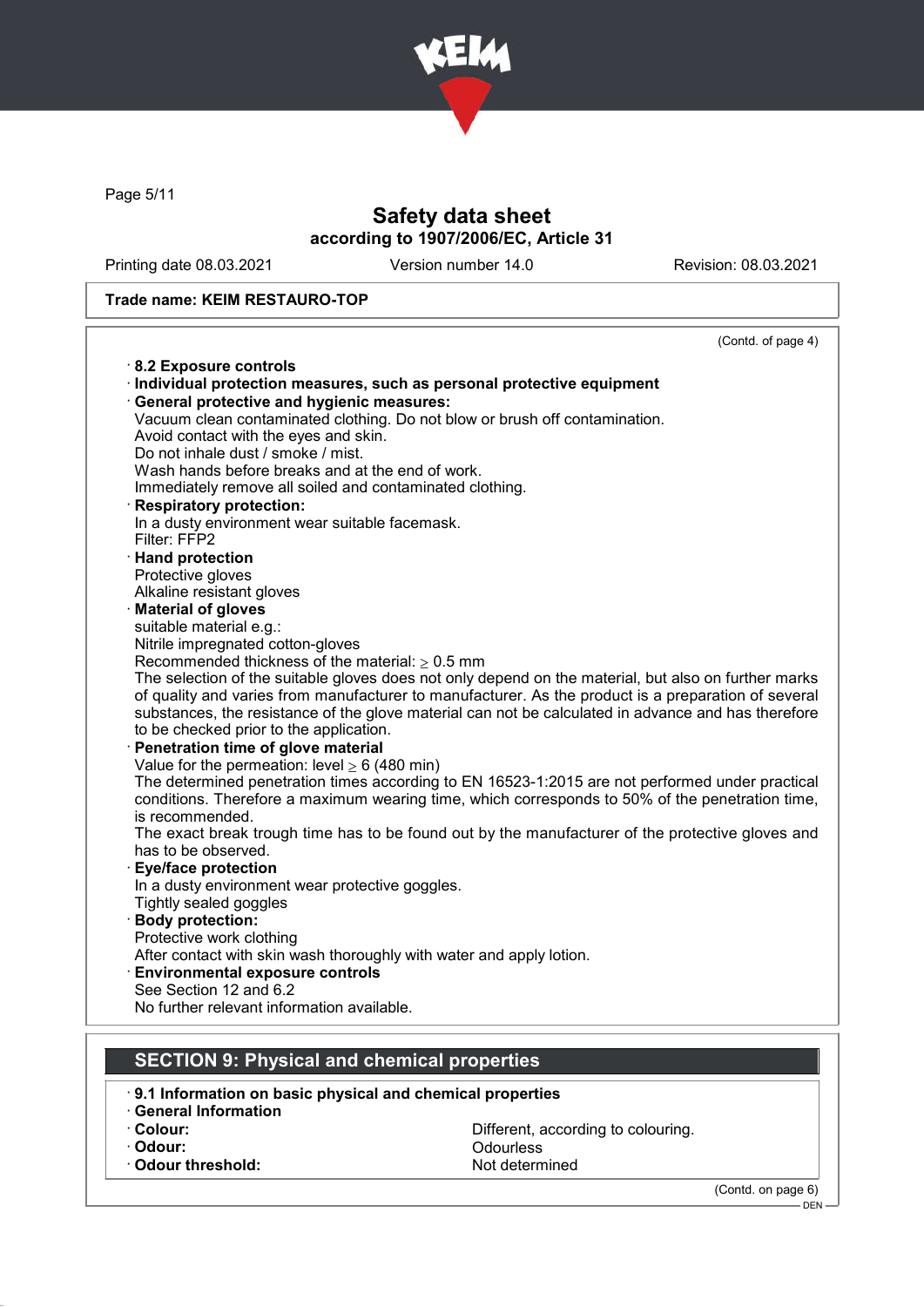

Page 6/11

# Safety data sheet according to 1907/2006/EC, Article 31

Printing date 08.03.2021 Version number 14.0 Revision: 08.03.2021

### Trade name: KEIM RESTAURO-TOP

|                                                                                                                                                                                       | (Contd. of page 5)                             |
|---------------------------------------------------------------------------------------------------------------------------------------------------------------------------------------|------------------------------------------------|
| · Melting point/freezing point:                                                                                                                                                       | Not determined                                 |
| <b>Boiling point or initial boiling point and</b>                                                                                                                                     |                                                |
| boiling range                                                                                                                                                                         | Not applicable.                                |
| · Flammability                                                                                                                                                                        | Not applicable                                 |
| <b>Lower and upper explosion limit</b>                                                                                                                                                |                                                |
| · Lower:                                                                                                                                                                              | Not applicable                                 |
| · Upper:                                                                                                                                                                              | Not applicable                                 |
| · Flash point:                                                                                                                                                                        | Not applicable                                 |
| · Auto-ignition temperature:                                                                                                                                                          | Product is not selfigniting.                   |
| · Decomposition temperature:                                                                                                                                                          | Not determined                                 |
| $\cdot$ pH at 20 $\degree$ C                                                                                                                                                          | $11.5 - 13.5*$                                 |
|                                                                                                                                                                                       | mixed with water                               |
| · Viscosity:                                                                                                                                                                          |                                                |
| <b>Kinematic viscosity</b>                                                                                                                                                            | Not applicable                                 |
| · Dynamic:                                                                                                                                                                            | Not applicable                                 |
| · Solubility                                                                                                                                                                          |                                                |
| · water:                                                                                                                                                                              | <b>Miscible</b>                                |
| · Partition coefficient n-octanol/water (log                                                                                                                                          |                                                |
| value)                                                                                                                                                                                |                                                |
|                                                                                                                                                                                       | Not applicable                                 |
| · Vapour pressure:                                                                                                                                                                    | Not applicable.                                |
| · Density and/or relative density                                                                                                                                                     |                                                |
| · Density at 20 °C:                                                                                                                                                                   | 1.2-1.5 $g/cm3$                                |
| · Relative density                                                                                                                                                                    | Not determined                                 |
| · Vapour density                                                                                                                                                                      | Not applicable.                                |
| · Particle characteristics                                                                                                                                                            | See item 3.                                    |
| 9.2 Other information                                                                                                                                                                 | * The values are for freshly produced material |
|                                                                                                                                                                                       | and may change with the time.                  |
| · Appearance:                                                                                                                                                                         |                                                |
| $\cdot$ Form:                                                                                                                                                                         | powdery, grainy                                |
| Important information on protection of health                                                                                                                                         |                                                |
| and environment, and on safety.                                                                                                                                                       |                                                |
| · Ignition temperature:                                                                                                                                                               |                                                |
|                                                                                                                                                                                       | Not determined                                 |
|                                                                                                                                                                                       |                                                |
|                                                                                                                                                                                       | Product does not present an explosion hazard.  |
|                                                                                                                                                                                       |                                                |
|                                                                                                                                                                                       |                                                |
|                                                                                                                                                                                       | Not applicable                                 |
|                                                                                                                                                                                       | Not applicable.                                |
| <b>Explosive properties:</b><br>Change in condition<br>Softening point/range<br><b>Oxidising properties:</b><br><b>Evaporation rate</b><br>Information with regard to physical hazard |                                                |
| classes                                                                                                                                                                               |                                                |
| · Explosives                                                                                                                                                                          | Void                                           |
|                                                                                                                                                                                       | Void                                           |
| · Flammable gases<br>· Aerosols                                                                                                                                                       | Void                                           |
| Oxidising gases                                                                                                                                                                       | Void                                           |
| · Gases under pressure                                                                                                                                                                | Void                                           |

(Contd. on page 7)

DEN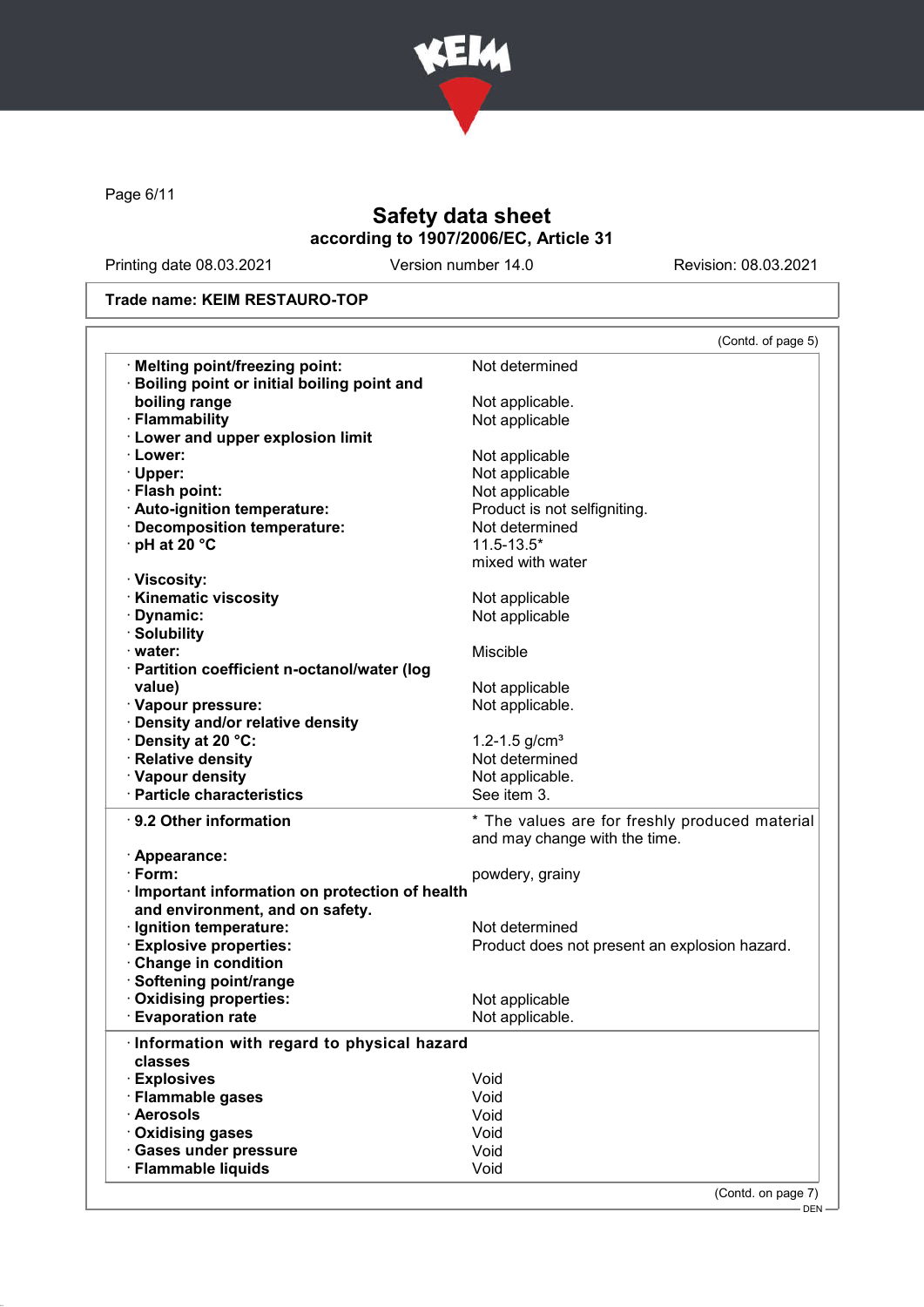

Page 7/11

# Safety data sheet according to 1907/2006/EC, Article 31

Printing date 08.03.2021 Version number 14.0 Revision: 08.03.2021

### Trade name: KEIM RESTAURO-TOP

|                                         |      | (Contd. of page 6) |
|-----------------------------------------|------|--------------------|
| · Flammable solids                      | Void |                    |
| ⋅ Self-reactive substances and mixtures | Void |                    |
| · Pyrophoric liquids                    | Void |                    |
| · Pyrophoric solids                     | Void |                    |
| · Self-heating substances and mixtures  | Void |                    |
| · Substances and mixtures, which emit   |      |                    |
| flammable gases in contact with water   | Void |                    |
| · Oxidising liquids                     | Void |                    |
| · Oxidising solids                      | Void |                    |
| · Organic peroxides                     | Void |                    |
| Corrosive to metals                     | Void |                    |
| · Desensitised explosives               | Void |                    |

### SECTION 10: Stability and reactivity

- · 10.1 Reactivity Reacts with water alkaline and hardens.
- · 10.2 Chemical stability Stable under normal conditions of storage and use.
- · Thermal decomposition / conditions to be avoided:
- Stable at environment temperature.
- No decomposition if used and stored according to specifications.
- · 10.3 Possibility of hazardous reactions No dangerous reactions known.
- · 10.4 Conditions to avoid Humidity
- · 10.5 Incompatible materials: Acids
- · 10.6 Hazardous decomposition products:

No hazardous decomposition products if stored and handled as prescribed.

# **SECTION 11: Toxicological information**

- · 11.1 Information on hazard classes as defined in Regulation (EC) No 1272/2008
- · Acute toxicity Based on available data, the classification criteria are not met.

# · LD/LC50 values relevant for classification:

| $ >15,000$ mg/kg (rat) (OECD 401)<br>LD50<br>Oral |  |
|---------------------------------------------------|--|
|---------------------------------------------------|--|

Inhalative  $|$  LC50/4 h  $|$ >5.7 mg/l (rat) (OECD 403)

· Skin corrosion/irritation

### Causes skin irritation.

- · Serious eye damage/irritation
- Causes serious eye damage.
- · during inhalation: Irritating to respiratory system.
- · during swallowing: Irritant effect possible
- · Respiratory or skin sensitisation

Product is reduced in chromate. Within the indicated storage time sensitization is not expected. · Germ cell mutagenicity Based on available data, the classification criteria are not met.

(Contd. on page 8)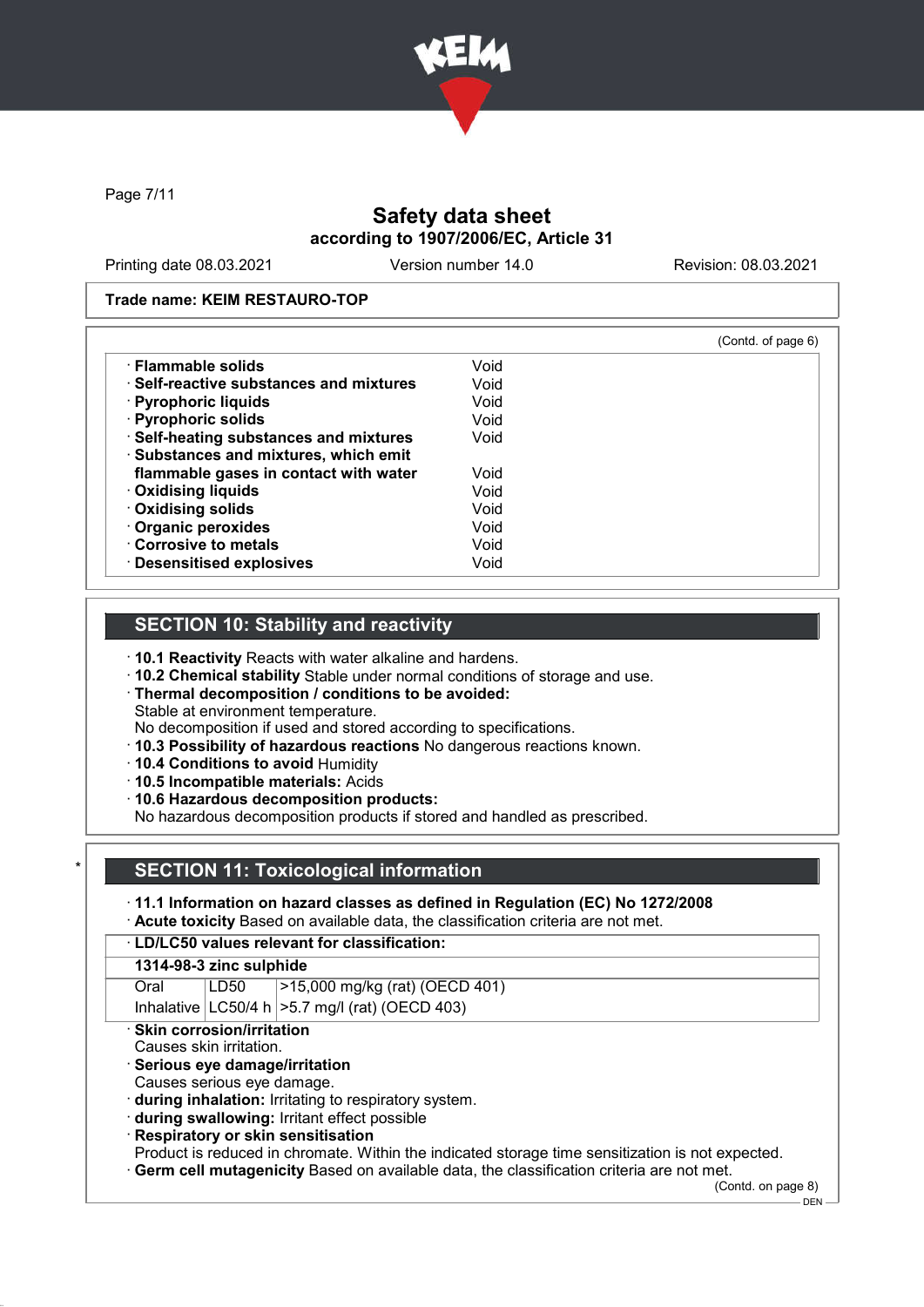

Page 8/11

### Safety data sheet according to 1907/2006/EC, Article 31

Printing date 08.03.2021 Version number 14.0 Revision: 08.03.2021

### Trade name: KEIM RESTAURO-TOP

(Contd. of page 7)

- · Carcinogenicity Based on available data, the classification criteria are not met.
- · Reproductive toxicity Based on available data, the classification criteria are not met.
- · STOT-single exposure
- May cause respiratory irritation.
- · STOT-repeated exposure Based on available data, the classification criteria are not met.
- · Aspiration hazard Based on available data, the classification criteria are not met.
- · Other information (about experimental toxicology):
- Experimental analysis are not available.

The product was not tested. The statements on toxicology have been derived from the properties of the individual components.

- · Subacute to chronic toxicity:
- · CMR effects (carcinogenity, mutagenicity and toxicity for reproduction) Not applicable
- · 11.2 Information on other hazards
- · Endocrine disrupting properties

None of the ingredients is listed.

# **SECTION 12: Ecological information**

### · 12.1 Toxicity

· Aquatic toxicity:

#### 1314-98-3 zinc sulphide

EC 50/48h (static) 100 mg/l (daphnia) (OECD 202)

EC 50/96h (static) 100 mg/l (fish) (OECD 203)

EC 50/72 h (static) 100 mg/l (algae) (OECD 202)

· 12.2 Persistence and degradability No further relevant information available.

- · 12.3 Bioaccumulative potential No further relevant information available.
- · 12.4 Mobility in soil No further relevant information available.
- · 12.5 Results of PBT and vPvB assessment
- · PBT: Not applicable
- · vPvB: Not applicable
- · 12.6 Endocrine disrupting properties

The product does not contain substances with endocrine disrupting properties.

- · 12.7 Other adverse effects
- · Additional ecological information:
- · AOX-indication:

Due to the substance of content which do not include organic jointed halogens, the product can not take influence on the AOX-load of the waste water.

### · According to the formulation contains the following heavy metals and compounds from the EU guideline NO. 2006/11/EC:

The product contains ZnS.

### General notes:

At present there are no ecotoxicological assessments.

The statements on ecotoxicology have been derived from the properties of the individual components.

Do not allow product to reach ground water, water course or sewage system.

<sup>(</sup>Contd. on page 9)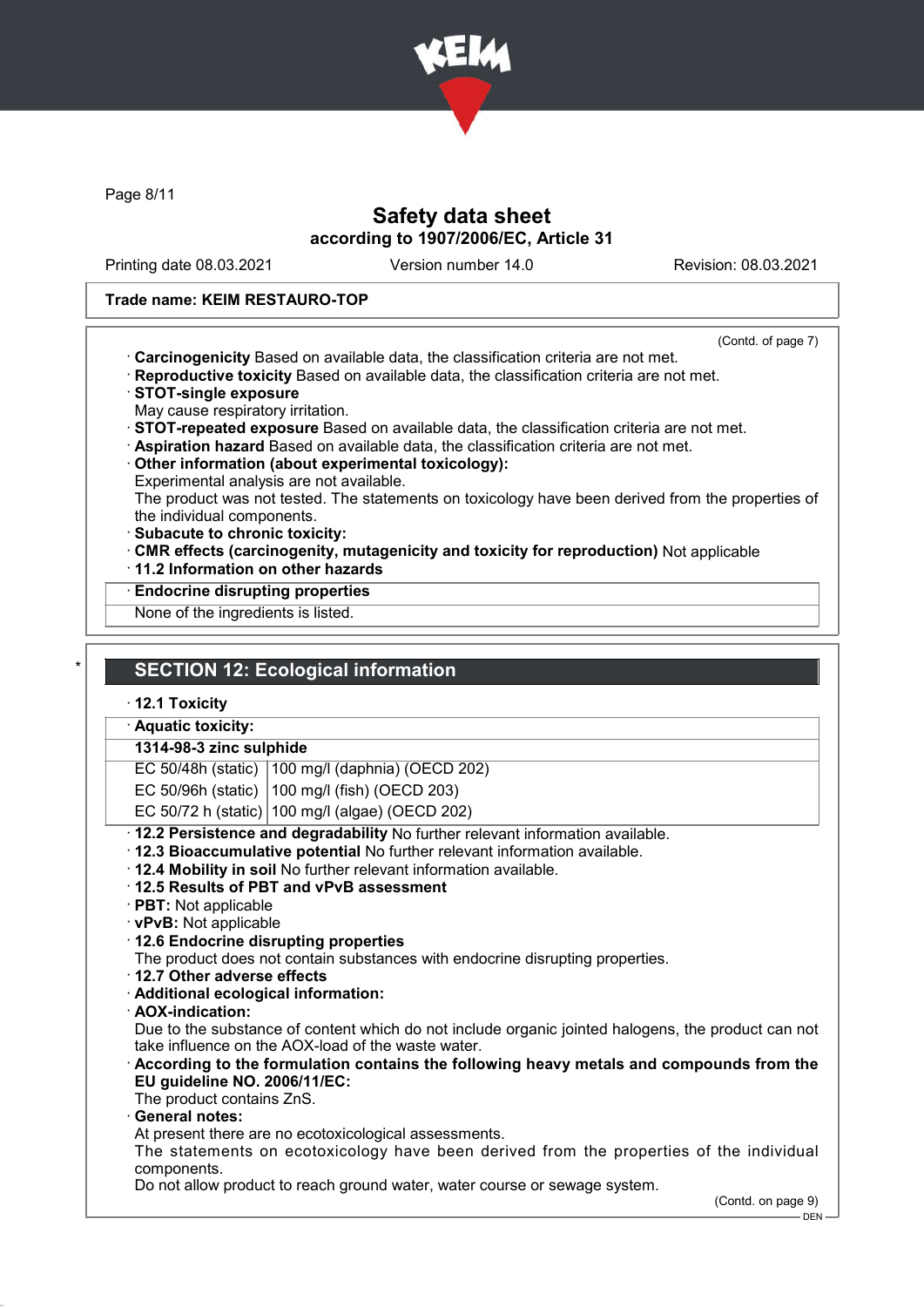

Page 9/11

# Safety data sheet according to 1907/2006/EC, Article 31

Printing date 08.03.2021 Version number 14.0 Revision: 08.03.2021

### Trade name: KEIM RESTAURO-TOP

(Contd. of page 8) Water hazard class 1 (German Regulation) (Self-assessment): slightly hazardous for water

### SECTION 13: Disposal considerations

#### · 13.1 Waste treatment methods

#### **Recommendation**

Disposal must be made according to official regulations.

Must not be disposed with household garbage. Do not allow product to reach sewage system. Unused remainders of the product should be regarded as hazardous waste.

Recommendation for non-reusable residues: Mix with water and allow to harden.

Allow wet product and product sludge to harden and do not allow to get into drains or waterways.

· European waste catalogue

17 01 01 | concrete

#### · Uncleaned packaging:

#### · Recommendation:

Non contaminated packagings may be recycled.

Disposal must be made according to official regulations.

**Recommended cleansing agents:** Water, if necessary with cleansing agents.

# SECTION 14: Transport information

| 14.1 UN number or ID number<br>· ADR, IMDG, IATA                       | Void                                                          |
|------------------------------------------------------------------------|---------------------------------------------------------------|
| 14.2 UN proper shipping name<br>· ADR, IMDG, IATA                      | Void                                                          |
| 14.3 Transport hazard class(es)                                        |                                                               |
| · ADR, IMDG, IATA<br>· Class                                           | Void                                                          |
| ⋅ 14.4 Packing group<br>· ADR, IMDG, IATA                              | Void                                                          |
| ⋅14.5 Environmental hazards:<br>$\cdot$ Marine pollutant:              | No.                                                           |
| 14.6 Special precautions for user                                      | Not applicable                                                |
| 14.7 Maritime transport in bulk according to<br><b>IMO instruments</b> | Not applicable                                                |
| · Transport/Additional information:                                    | No dangerous good in sense of these transport<br>regulations. |
|                                                                        | (Contd. on page 10)                                           |
|                                                                        | $DEN -$                                                       |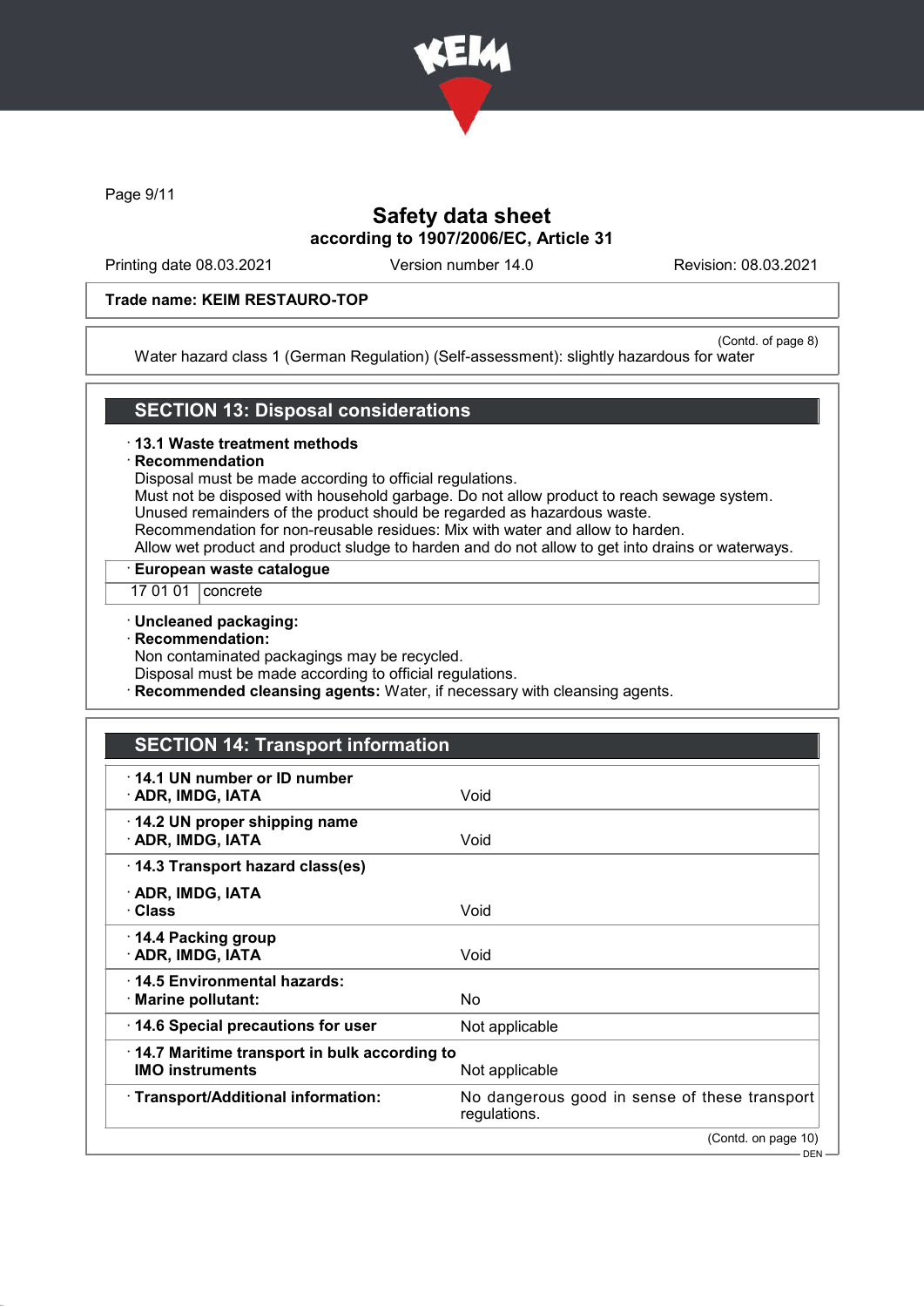

Page 10/11

### Safety data sheet according to 1907/2006/EC, Article 31

Printing date 08.03.2021 Version number 14.0 Revision: 08.03.2021

(Contd. of page 9)

### Trade name: KEIM RESTAURO-TOP

· UN "Model Regulation": Void

### SECTION 15: Regulatory information

- · 15.1 Safety, health and environmental regulations/legislation specific for the substance or mixture
- · Labelling according to Regulation (EC) No 1272/2008 For information on labelling please refer to section 2 of this document.
- · Directive 2012/18/EU
- · Named dangerous substances ANNEX I None of the ingredients is listed.
- · DIRECTIVE 2011/65/EU on the restriction of the use of certain hazardous substances in electrical and electronic equipment – Annex II
- None of the ingredients is listed.
- · REGULATION (EU) 2019/1148
- Annex I RESTRICTED EXPLOSIVES PRECURSORS (Upper limit value for the purpose of licensing under Article 5(3))

None of the ingredients is listed.

Annex II - REPORTABLE EXPLOSIVES PRECURSORS

None of the ingredients is listed.

· National regulations:

- · Waterhazard class: Water hazard class 1 (Self-assessment): slightly hazardous for water.
- · Other regulations, limitations and prohibitive regulations
- · Please note:
- TRGS 200 (Germany)
- TRGS 500 (Germany)
- TRGS 510 (Germany) TRGS 900 (Germany)
- 
- · Substances of very high concern (SVHC) according to REACH, Article 57 Not applicable · Product-Code/Giscode: ZP1
- 
- · 15.2 Chemical safety assessment: A Chemical Safety Assessment has not been carried out.

### SECTION 16: Other information

This information is based on our present knowledge. However, this shall not constitute a guarantee for any specific product features and shall not establish a legally valid contractual relationship.

### **Relevant phrases**

H315 Causes skin irritation. H318 Causes serious eye damage. H335 May cause respiratory irritation.

· Department issuing SDS: KEIMFARBEN Germany, Product safety department

· Version number of previous version: 13.0

(Contd. on page 11)

DEN